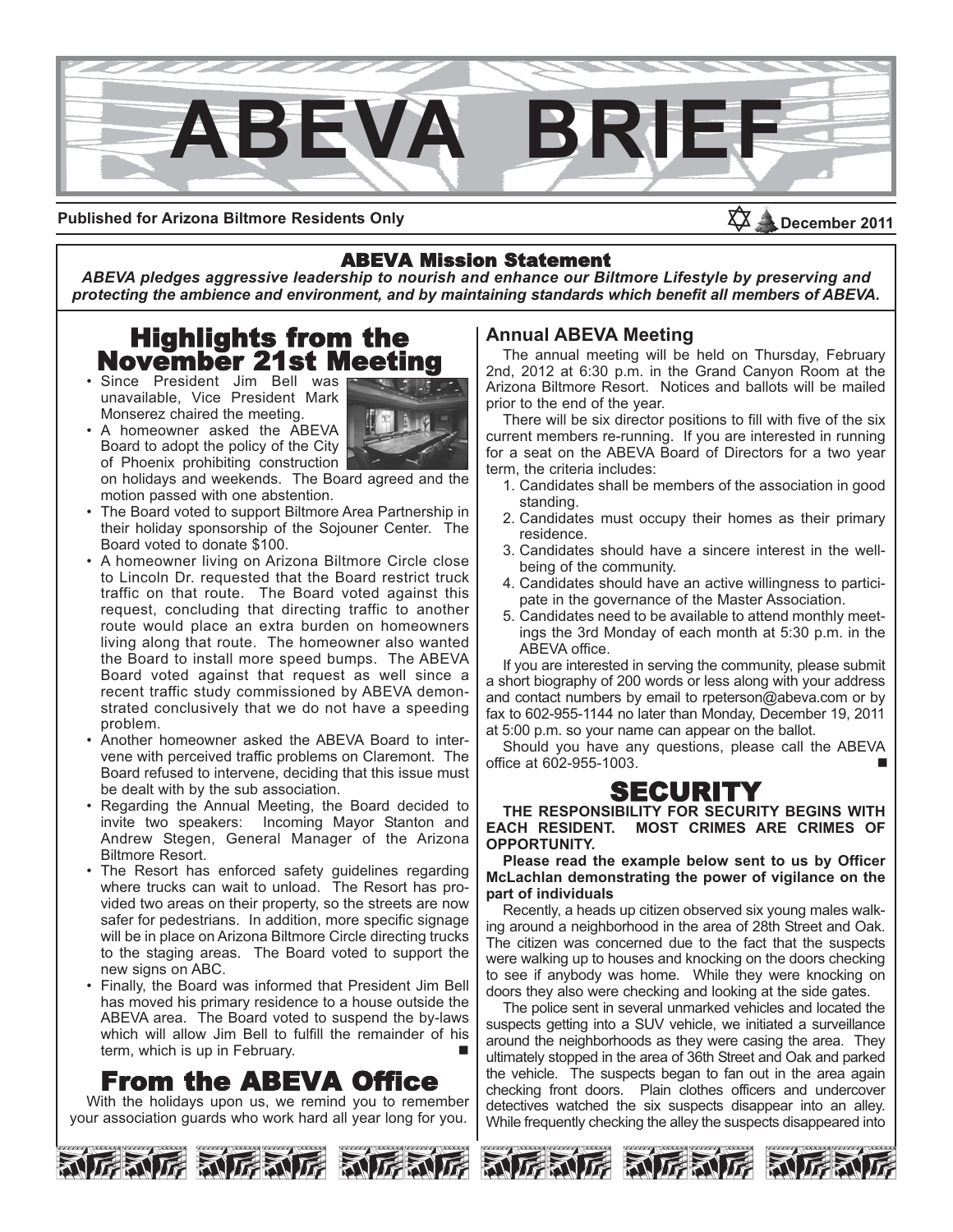



#### a back yard.

The police waited for the suspects to reappear in the alley from the rear of the house. They retrieved the vehicle they left parked down the road and drove it into the alley. The suspects loaded up the vehicle and all climbed inside. The police stopped the vehicle as they departed the alley and arrested all six of the suspects. We found multiple items inside the vehicle, as well as in the suspects possession.

During questioning the suspects admitted to committing the crimes and said they take and immediately sell all the property on the street. This is a very typical way to quickly get rid of stolen property. Officer McLachlan stated that the police also believe the suspects are very active burglars and commit their crimes daily if not multiple times a day.

Unfortunately, we don't have follow up information regarding the other burglaries as they didn't have any property, that did not belong to the original victim, with them....again this is very typical. The suspects would also not tell officer's additional locations.

Officer McLachlan highlighted a couple of key points for all citizens to remember:

- The suspects knocked on doors prior to committing the burglary (ie casing the house). They were checking for alarms, dogs, looking in windows and seeing if anybody was home.
- They parked a vehicle in a separate location and entered the area on foot, entering through the rear of the house in the alley to avoid detection.
- They didn't carry the property out of the alley but pulled the vehicle into the alley and loaded it quickly.
- The suspects spent a good amount of time inside the house and there was no alarm or the alarm wasn't set...this allowed them time to search all they wanted and would have enabled them to leave easily if a vehicle returned home.

Officer McLachlan concluded, "The citizen who called the police initially did an outstanding job and should be commended!! Working "together" is the name of the game....please keep your eyes open and call when something doesn't look quite right. A group of individuals knocking on random doors, checking gates and walking down alleys are all great indicators."

#### **IF YOU HAVE A SECURITY SYSTEM AND DO NOT TURN IT ON, THEN YOU DO NOT HAVE A SECURITY SYSTEM.**

Should you see anything suspicious call Roving Patrol at 602-369-4776 or Phoenix Crime Stop at 602-262-6151. For your safety please program both of these numbers in your home and cell phones.

### **NORTH POLE HOMEOWNERS ASSOCIATION**

#### **c/o Mr. B.A. Humbug, Glacial Management Company**  Dear Mr. Claus:

We are instructed by the Board of Directors to inform you of the following violations:

Your sleigh is a recreational vehicle, which is prohibited by the covenants. When we told you to move it from your yard, we clearly did not intend for you to place it on your roof. Please remove it from your premises.

Red and green colors on your house clash with the common scheme of the neighborhood. You must choose colors from our approved color list and submit an application for repainting to the Architectural Review Committee.

You are feeding wild animals which appear to be diseased. The sickest is the one with the shiny red nose. Some would even say it glows. You must discontinue this practice immediately, or



we will call animal control.

You are storing toys and games in a huge canvas sack in your yard. Be advised that all outdoor storage must be approved by the Architectural Review Committee, and must be of the same style and finish as your house.

It appears that you are operating a day care center and/or workshop in violation of the CCRs. Through the fence, we hear the sound of laughing, playing games and shouting out with glee. There are numerous small persons on your property and the clatter and activity is disruptive.

The amount of mail you are receiving exceeds what will fit in your architectural approved mailbox, so you must make arrangements with the postal service for alternate delivery at a post office box or a business address.

You have made unauthorized modifications to your home which allow you to enter and exit through the chimney. You must submit an architectural request for your new entry, including evidence that this modification meets all state and local codes and is in harmony with other homes.

You have been observed making a list and checking it twice, finding out who is naughty or nice. You have no authority to do that, and it is divisive. It is the function of the Compliance Committee to determine who is naughty or nice.

Thank you for your cooperation and understanding. If you do not comply within ten days, we will refer these violations to our attorney.

Respectfully, North Pole Homeowners Association

#### **From ABEVA's Landscaper**

#### **5 Tips for Winter Landscaping**

By ValleyCrest Landscape Maintenance

- 1. Plants require three to five times less water during the winter than they do in the summer.
- 2. Many people don't change their irrigation clocks from the heavy summer watering schedule and end up overwatering, potentially harming their plant material and wasting money.
- 3. You can monitor your soil moisture throughout the winter by inserting a screw driver into the ground.
- 4. If the screw driver easily goes in deeper than six inches, your soil is too moist; if is difficult to push in beyond three inches, your soil is too dry.
- 5. Adjust your irrigation according to what you learn from the soil.  $\Box$

#### **ABEVA Board of Directors Meeting**

The next meeting of the Board of Directors is scheduled for January 16, 2012 at  $5:30$  p.m. in the ABEVA office.

# **Camelback East Village Planning Committee**

The next meeting is scheduled for Tuesday, December 6th at 6:00 p.m. at the Devonshire Senior Center, located at 2802 E. Devonshire (one block north of Indian School Road.) The meetings are open to the general public. For additional information or to confirm the meeting has not been cancelled or changed, please call Marc Thornton, Camelback East Village Planner at 602-261-8701 or visit the website at www.phoenix.gov/PUBMEETC/indxhtml.html.

### **Biltmore Ladies Lunch Club (BLLC)**

For women who live or work in the Biltmore area, the BLLC (Biltmore Ladies' Lunch Club) meets for lunch at Frank and Albert's each month at 11:45 a.m.

The ladies will be ordering off of the menu, with separate checks. Depending upon the size of the group each month, in exchange for the privilege of being able to order off of the menu, have separate checks and use the ABEVA discount cards, the meals may be delayed for up to an hour, depending





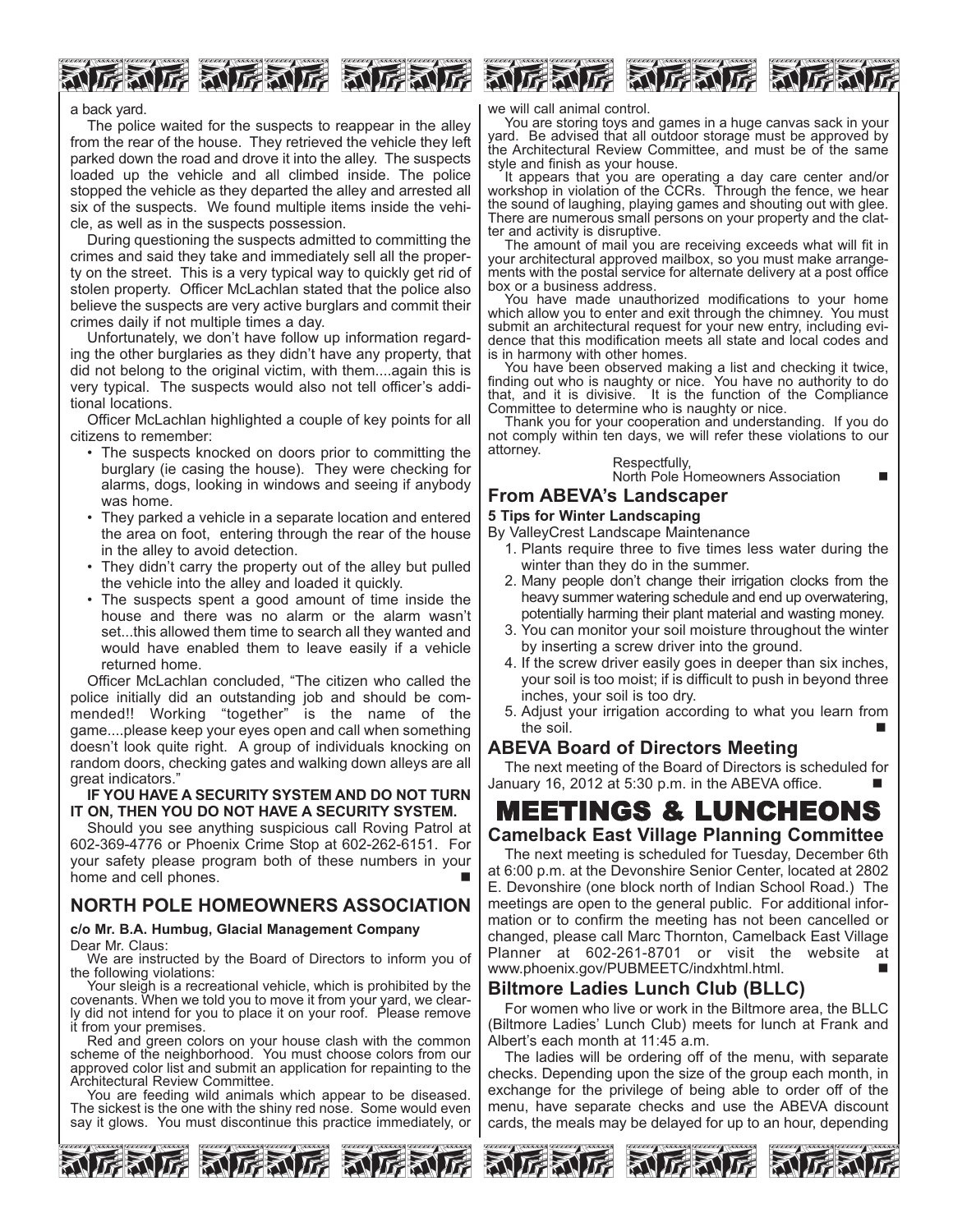upon how busy the restaurant is on that particular day. So, please, be patient if that happens!

FERUTE RUTERUTE RUTERUTE

Frank and Albert's - Thursday, December 8th at 11:45 a.m. - on the Patio with Sherry Hauser as Coordinating Hostess.

You must RSVP by contacting La Rita Mason at lrmason@arn.net by Wednesday, December 7th if you're planning on attending.

#### **Future Luncheon Dates:**

Frank and Albert's - Arizona Biltmore Hotel - Friday, January 8th at 11:45 a.m. - Main Restaurant - Sherry Hauser as Coordinator Hostess.

#### **Biltmore Networking Group**

The Biltmore Networking Group organizes a monthly happy hour for professionals, businesspeople, residents and anyone who enjoys the Biltmore area to meet and network. Professionals from a wide variety of industries attend including finance, fine arts, government, hospitality, law, marketing, medicine, real estate, technology and many more. There is usually a group of about 60-80 people attending. With the demographics of the Biltmore community, you are sure to make the contacts you desire.

This month's happy hour is planned for December 1st from 5:30 p.m. to 7:30 p.m. at the Omaha Steak House Garden Lounge inside the Embassy Suites Phoenix Biltmore, located at 2630 East Camelback Road. You can reach them by calling (602) 955-3992. There is no need to RSVP, and there is never a charge to attend these events, so please feel free to stop by.

If you have any questions or would like to be added to the email list for monthly announcements, please contact Shahpar Shahpar at Tiffany & Bosco, P.A. at ss@tblaw.com or call her at (602) 255-6020. n

#### **Biltmore Area Partnership Luncheon at Black Chile Grill**



The December Biltmore Area Partnership holiday networking luncheon will be on Tuesday, December 13th at the Black Chile Mexican Grill located at Biltmore Fashion Park.

As in the past several years, the Biltmore Area Partnership has made it a practice of remembering charities that help the less fortunate. Biltmore Area Partnership will again recognize the Sojourner Center overcoming the impact of domestic violence, one life at a time. Beth Rodriguez, Community Partnership Coordinator will join them at the luncheon to collect items of clothing, school supplies, personal use items, toys (no toys of violence or Barbie doll-type toys). All luncheon attendees are asked to contribute to the Sojourner Center.

The Black Chile Grill Mexican Grill is located at 2502 East Camelback Road at Biltmore Fashion Park. Reservations will be required by Friday, December 9th. Networking will be from 11:30 a.m. to 12 noon, when lunch will be served. The cost is \$25 for members and \$35 for non-members and guests. For additional information, please call Ed Rossi at (602) 957-6483. Guest reservations and checks must be sent prior to the luncheon. Send checks to the Biltmore Area Partnership, 3104 East Camelback Road, #174, Phoenix, AZ 85016.

### NEWS FROM ABEVA NEIGHBORS **Biltmore Fashion Park Biltmore Fashion Park**

The following schedule is a list of dates and free classic Movies in the Park favorites under the stars on Friday nights:

December 2 *Christmas Vacation*

December 9 *It's a Wonderful Life*

Movies are shown in their original, unedited format. Alcoholic beverages are not permitted at Movies in the Park.

#### **Adobe**

Join them for Doggie Yoga and Yappy Hour on Tuesday, December 20th at The Adobe Restaurant starting at 6:00 p.m. For event details and to RSVP, please visit www.theadoberestaurant.com/events.

The Adobe now offers happy hour nightly at The Adobe Restaurant from 4:00 p.m. to 6:00 p.m. with \$3 drafts, \$5 glasses of wine and retail pricing on all wine. The views from the patio are complimentary! Book your holi-\* day party at The Adobe by calling Jim Gallen at 602-468-9160.

Are you interested in becoming a member at the Arizona. Biltmore Golf Club? The Biltmore is hosting a Prospective







**KILEKUZ KILEK** 

**James Bell, President Mark Monserez, Vice President Steve Goldston, Treasurer Marcia Finberg, Secretary Richard Arroyo David Damron Camille Ercolano Steve Hoffman Judith Shafkind Harvey Shrednick Jay Swart**

**ABEVA Office Information 2525 East Arizona Biltmore Circle, Building D, Ste. 145 Phoenix, Arizona 85016 Hours Mon.-Fri. 8:30 am-5 pm 602-955-1003 phone 602-955-1144 fax Roberta Peterson - Exec. Dir. email: rpeterson@abeva.com Beryl Ross - Executive Assistant & Notary - bross@abeva.com Roving Patrol: 602-369-4776 Police Dept. Non-Emergency: 602-262-6151 Resort Truck Parking on ABC Hotline 602-954-2573**



#### **Website Information**

Sign on to visit the website by going to www.abeva.com. If you do not yet have a login name and password, from the menu on the left choose e-forms, then choose login request, fill out the required information and click submit. We will send your pre-assigned login name and password back by email. You may read board minutes and the *ABEVA Brief* online. n